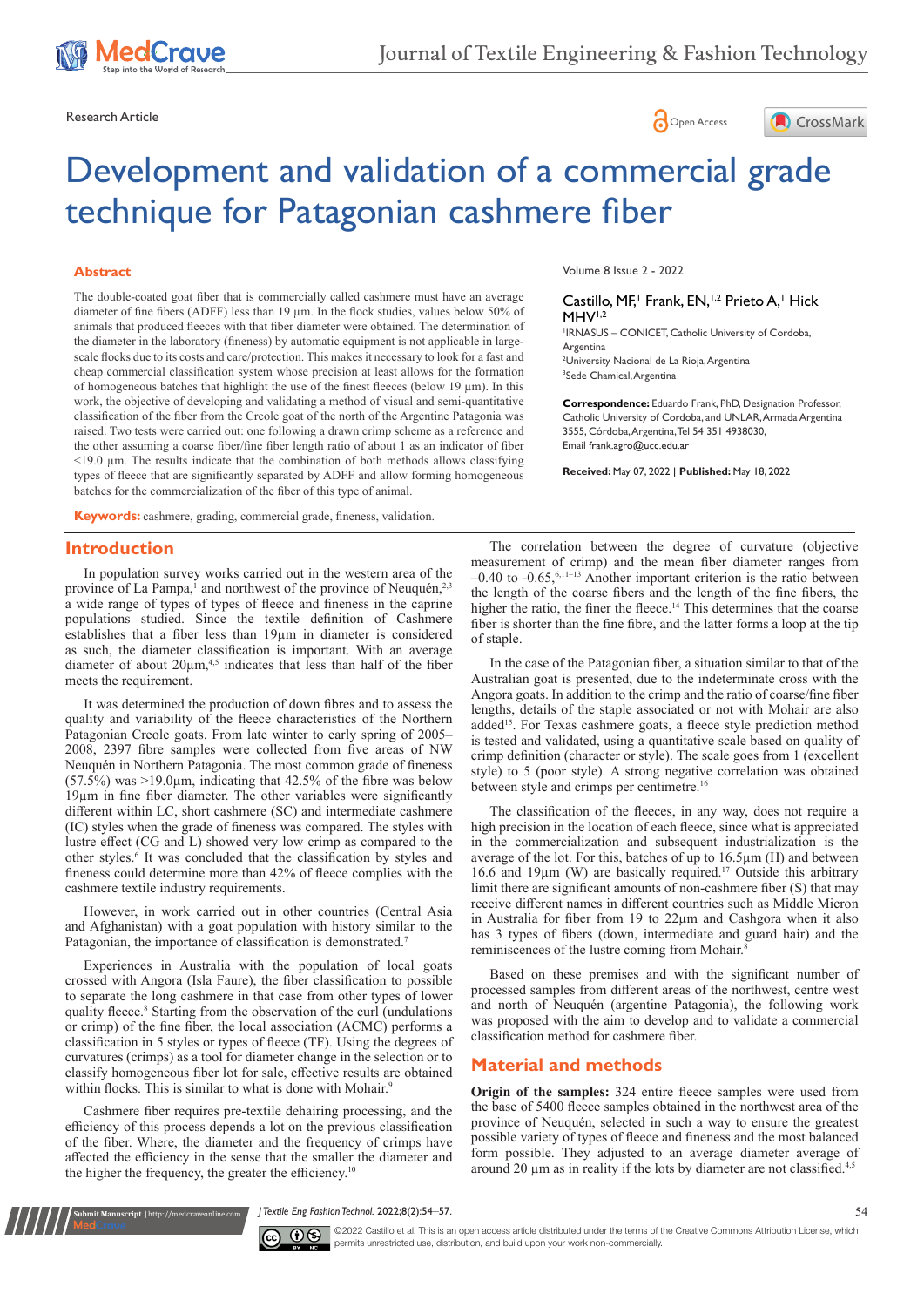**Classification bases:** Crimps diagram: A scale of 13 degrees of crimp drawn was made on computer from a frequency of 7.5crimp/cm to 1crimp/cm (Figure 1). From each sample, a staple was extracted as the best individualized as possible and dissected previously extracting the coarse and intermediate fibers and separating the fine fibers (´Down´), in such a way to visualize as well as possible the crimps in form and frequency. This dissected portion of the staple was contrasted with the scale of crimp degrees and awarded each sample a value that the classifier considered coincident.

**Figure 1** Scale of crimp drawn on real model of fibre waves per centimeter.

**Styles or types of fleece:** the classification by types of fleece or styles made in the first works on the Patagonian cashmere fiber was used in principle.1,3 The ratio of the length between the fine fiber (´down´) (FFL) and the length of the coarse fiber (´guard´) (CFL) was added, adjusting for long Cashmere (CA) the relationship to 1:1, considering fine (FC) the one that shows a lower relationship and strong (SC) the one that equals or exceeds that relationship. After performing the statistical analysis and obtaining the comparison of means, aligned on a velvet plate, after rapid dissection of the staple, the same relationship was determined assuming that FC is equal to or less than 50% of the LFF/LFG ratio and above this ratio it is equivalent to SC (Figure 2).



**Figure 2** Schemes reference for classification of type of fibre and type of fleeces.

The separation between fine cashmere and coarse cashmere is made by the ratio coarse fiber length/fine fiber length (FLL) without considering the intermediate fiber (Figure 3).



**Figure 3** Measure of length of coarse fiber/fine fibre.

**Laboratory measurements:** the samples classified by both methods were measured with a microprojector, determining the mean diameter of the fine fiber (ADFF) and the coefficient of variation (ADFFCV), as a reference for the other measurements made with MiniFiber EC, Fiber Lux, Wool View.<sup>18</sup>

**Statistical analysis:** with the degrees of curls, an ANOVA was initially performed using the linear model method and a *post hoc* analysis by Duncan. The categories that were not significant were grouped in relation to the significant ones. The results were then grouped according to the 3 significant categories obtained and a new ANOVA was performed, but using the Dunett method for comparison, to compare means and obtain the confidence intervals of ADFF. With the TVs, a box diagram was plotted and an exploratory analysis was carried out, which indicated the absence of normality when considering the variance within each style. With the box plot, the styles were placed in order of the ADFF pairwise comparisons between the means of the ranges by the non-parametric Kruskall-Wallis method. The statistical package INFOSTAT (2002) was used.<sup>19</sup>

## **Results and discussion**

Classification by crimp diagram: degree 10 of the diagram did not have any assignment and crimp degrees 11, 12 and 13 had only one each, therefore the 3 were grouped as crimp degree 11. The ANOVA linear model explained 35% of the diameter variation above that obtained by correlating fiber diameter with the style scale in American cashmere,<sup>16</sup> but slightly lower than data from other countries.<sup>11-13</sup>

Table 1 shows that crimp grades 1 to 3 can be grouped as Grade 1, grades 4, 5, 6 are regrouped (Grade 2), and grades 7, 8, 9 and 11 are grouped as Grade 3. It is considered that each summary Grade of crimp represents a characteristic fineness, for which an ANOVA and a comparison of means were performed again using Dunnett's to obtain the confidence intervals of each comparison considering Grade 1 and Grade 3 as fixed or control, respectively (see Table 2).

**Table 1** Comparison of means between crimp grades of the mean diameter of the fine fiber (ADFF)

|   | Crimp<br>Grade | <b>ADFF</b> |   | <b>S.E.</b> | <b>Confidence Interval 95%</b> |                |  |
|---|----------------|-------------|---|-------------|--------------------------------|----------------|--|
|   |                |             |   |             | Low Límit                      | Upper<br>Límit |  |
|   |                | 17.92       | a | 0.99        | 15.97                          | 19.88          |  |
| 2 |                | 16.52       | a | 0.28        | 15.97                          | 17.07          |  |
| 3 |                | 17.24       | a | 0.25        | 16.75                          | 17.73          |  |
| 4 | 2              | 18.49       | b | 0.25        | 17.99                          | 18.99          |  |
| 5 | $\mathcal{P}$  | 18.98       | b | 0.32        | 18.35                          | 19.61          |  |
| 6 | 2              | 18.58       | b | 0.42        | 17.75                          | 19.42          |  |
| 7 | 3              | 20.94       | C | 0.43        | 20.08                          | 21.79          |  |
| 8 | 3              | 22.43       | c | 0.81        | 20.84                          | 24.03          |  |
| 9 | 3              | 22.22       | Ċ | 0.99        | 20.27                          | 24.18          |  |
| Н | 3              | 25.95       | d | 1.15        | 23.69                          | 28,21          |  |

Means with a common letter are not significantly different ( $p > 0.05$ )

The variance explained by the fixed variable Crimp Degree (summarized as 1, 2, 3) was similar to the case in which all the degrees of the crimp scheme (Crimp Type) were considered. This gives validity to the analysis carried out after grouping. In the sense that the grouping did not reduce the variance, despite what was expected (Table 2). $19$ 

**Table 2** Comparisons of means with confidence intervals for the differences between Crimp Degrees summarized by Dunnett's method (two-tailed, p<0.05)

| (1)<br>Crimp<br><b>Grades</b> | (J)<br>Crimp<br><b>Grades</b> | $(I-I)$ | E.E. | Confidence Interval 95% |                |
|-------------------------------|-------------------------------|---------|------|-------------------------|----------------|
|                               |                               |         |      | Low Límit               | Upper<br>Límit |
|                               |                               | 1.70    | 0.27 | 1.11                    | 2,30           |
|                               |                               | 3.13    | 0.40 | 2,27                    | 4,00           |
| ٦                             |                               | 4.84    | 0.40 | 3.94                    | 5.73           |

Based on observed means.

\*The difference between means is significant at the p<0.05 level.

**Citation:** Castillo MF, Frank EN, Prieto A, et al. Development and validation of a commercial grade technique for Patagonian cashmere fiber. *J Textile Eng Fashion Technol.* 2022;8(2):54‒57. DOI: [10.15406/jteft.2022.08.00301](https://doi.org/10.15406/jteft.2022.08.00301)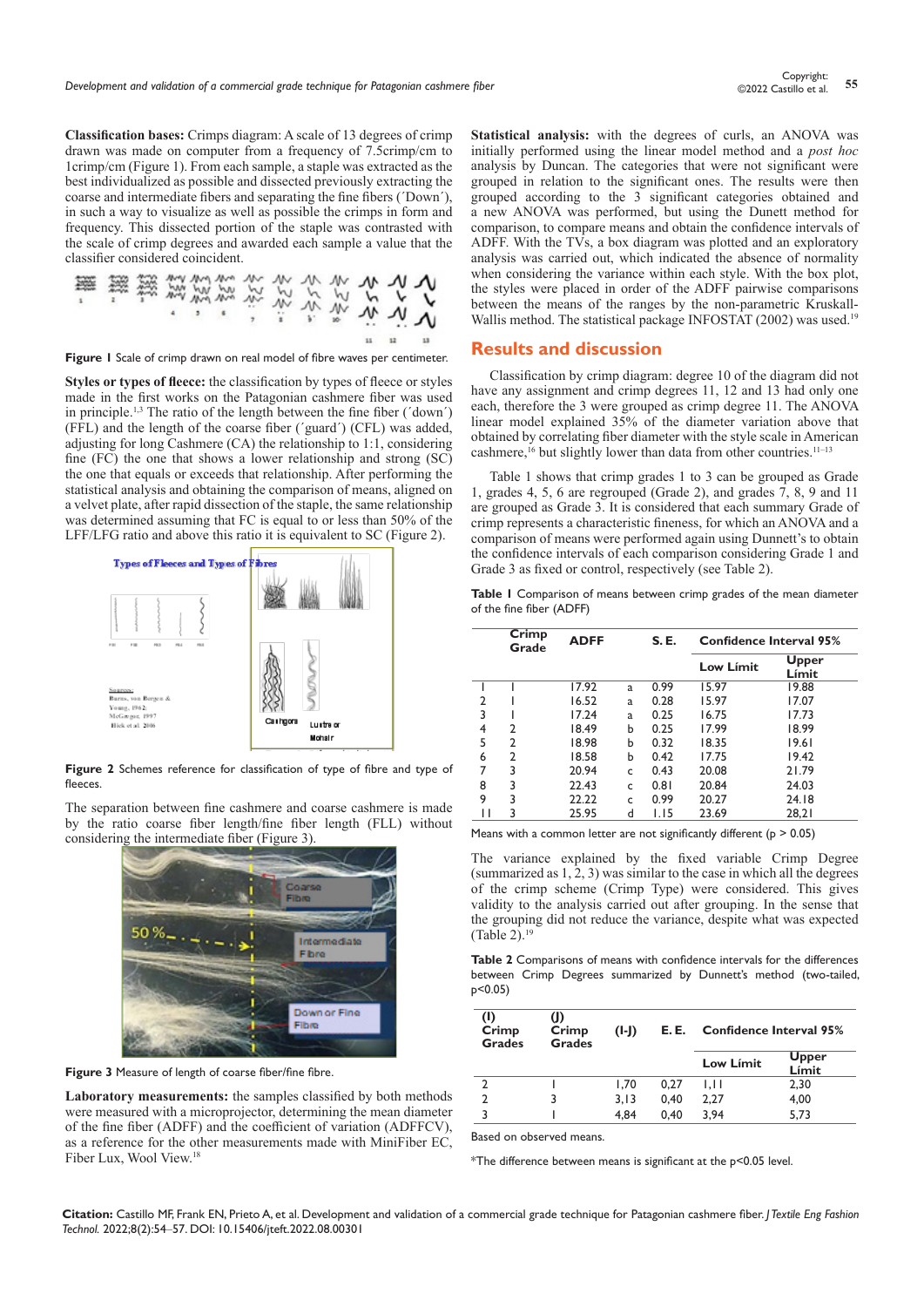**Classification by Styles or types of fleece:** the exploratory analysis that was carried out with the data grouped according to the length coarse/fine ratio of 1, obtained many extreme data. However, this was corrected by isolating the intermediate fibers as well and carefully looking only at the coarse/long fibers relative to the fine/short fibers. If the truncation of the fine fiber cone is considered to be the upper limit (when it occurs), it considerably improves the H (Kruskall-Wallis)<sup>19</sup> and results in a behaviour very similar to that obtained with Iranian goats when correlating degrees of objective curvature with ADFF13. The result was further improved by using the summary crimp scheme to separate the borderline situations between FC and SC.

Figure 4 presents the different types of fleece in which extreme values (´whiskers´) are the cases with values more than 3 times the IQ range. Extreme values represent poorly cut samples to extract them from the animal and/or silent fine fibers, which prevents the crimp correctly. The red line represents 19µm of the ADFF. This type of classification that combines the relationships between the lengths of coarse fibers and fine fibers and is helped by the crimp scheme to establish the FT is faster than that only uses the crimp scheme, although it has difficulties in separating the fineness  $H$  (<16.5 $\mu$ m).



**Figure 4** Box-Plot of ADFF Comparison by Kruskal-Wallis.

Means with a common letter are not significantly different ( $p > 0.05$ )

The short cashmere type (DC) presents an average of DMFF: 17.5 not significant with classic long cashmere (FC): 18.0. Both in this test grouped 48% of the frequency of the types of fleeces, which coincides with population data<sup>3</sup>. The interesting thing is that Long Fiber Count 7 and Mohair: 28.1µm. This last group represented 52% of the samples (also coinciding with the field data)<sup>3</sup> and of which  $19\%$  was the SC separate from FC.

If samples are grouped by crimp frequency and long fiber ratio of coarse fiber as degrees of fineness (H, W and S) and compared on the basis of the diameter measured with lanameter (reference method), and Minifiber EC, Fiber Lux, Wool View as commercial device, are obtained significant consistent results between the three degrees and FFL ( $p \le 0.05$ ) (Table 3).

**Table 3** Fineness grade determined by measure by different methods and mean comparison

| <b>Fitness</b> | <b>MiniFiber</b><br>EС | Sig | Wool<br>view | Sig | <b>Fitnessx</b><br>legnth | Sig |
|----------------|------------------------|-----|--------------|-----|---------------------------|-----|
| н              | 17.33                  | a   | 17.47        | a   | 16.89                     | a   |
| w              | 18.19                  | b   | 18.06        | a   | 18.40                     | b   |
| S              | 19.72                  |     | 19.98        | c   | 19.57                     |     |

A comment to improve the understanding of Table 4: there is a 95% probability that the average ADFF of grade H is between 16.13- 17.65 µm; so on for the other 2 Fineness Degrees. The narrow interval indicates that the classification within each grade is obtained with low variability (between samples variance lower than within sample variance), which gives a wide possibility of using the technique. What is also interesting is that the CI of W does not include the mean of H and the CI of S does not include the mean of W, therefore there is

a statistically significant difference (p<0.05) between the Degrees of Fineness in ADFF when determined by FLL.

**Table 4** Average diameter of fine fibre classified by length (FLL)

|   | Fineness x length CI (95%) |       |  |  |
|---|----------------------------|-------|--|--|
| н | 16.13                      | 17.65 |  |  |
| w | 17.85                      | 18.95 |  |  |
| ς | 19.18                      | 19.96 |  |  |

### **Conclusion**

In this work, it can be concluded that the methodology used to separate cashmere strands by fine length ratio as a percentage of coarse length and/or strand length, with the help of the summary scheme of Crimp Degrees, and Type of Fleeces, can be used to classify batches of fiber or animals with reasonable reliability. Achieving the separation of the finest class (H,  $\leq 16\mu m$ ) from the next (W,  $\leq 19\mu m$ ), which was adequately achieved by FLL.

If it were necessary to generate a recommendation, which to apply this technique. It must first be classified by Type of Fleece first, then separate fine cashmere from coarse cashmere by the length coarse fibers/fine fibers ratio and finally separate type W from H by type and frequency of crimps.

# **Acknowledgments**

None.

**Funding** 

None.

## **Conflicts of interest**

Authors declare that there is no conflict of interest.

#### **References**

- 1. [Hick MVH, Frank EN, Gauna CD. et al. Determination of the textile](http://pa.bibdigital.uccor.edu.ar/1333/1/A_Hick_Frank_Castillo_Prieto_Ahumada.pdf)  [potential of the fiber of the Creole goat from the west of La Pampa.](http://pa.bibdigital.uccor.edu.ar/1333/1/A_Hick_Frank_Castillo_Prieto_Ahumada.pdf) *Rev AAPA*[. 2006;26 Supl 1:385–386.](http://pa.bibdigital.uccor.edu.ar/1333/1/A_Hick_Frank_Castillo_Prieto_Ahumada.pdf)
- 2. Frank EN, Hick MVH, Prieto A, et al. Characterization of the textile quality of the Creole goat fiber from northwestern Neuquén. In: 31st Cong. Arg. Prod. Anim. Potrero de los Funes, San Luis, October 22 to 24. *Rev Arg Prod Anim*. 2008;28(Supl 1):203–204.
- 3. Frank EN, Hick MVH, Prieto A, et al. Characterization of the textile quality of the Creole goat fiber of the Añelo Department in Neuquén. *Rev Arg Prod Anim*. 2009;29(1):132–133.
- 4. Maurino, MJ, Monacci L, Lanari MR, et al. Characterization of cashmere fiber from northern Neuquén. Proceedings IX Ibero-American Symposium on Genetic Resources. 2008:457–460.
- 5. [Hick MVH, Frank EN, Aisen EG, et al. Ethnozootechnical](https://dialnet.unirioja.es/servlet/articulo?codigo=6432839)  [characterization of fiber-producing goat populations in the north of the](https://dialnet.unirioja.es/servlet/articulo?codigo=6432839)  [Province of Neuquén. En: Primer Congreso Argentino de Producción](https://dialnet.unirioja.es/servlet/articulo?codigo=6432839)  [Caprina, La Rioja, 28 al 30 de agosto. Serie Estudios sobre el ambiente](https://dialnet.unirioja.es/servlet/articulo?codigo=6432839)  [y el territorio N° 9, INTA; 2013: 295–299.](https://dialnet.unirioja.es/servlet/articulo?codigo=6432839)
- 6. [Frank EN, Hick MVH, Russano D, et al. Sources of variation in fibre](https://www.sciencedirect.com/science/article/abs/pii/S0921448817300615)  [production and quality traits source of variation in down–bearing](https://www.sciencedirect.com/science/article/abs/pii/S0921448817300615)  [Patagonian goats and implications for developing a cashmere industry.](https://www.sciencedirect.com/science/article/abs/pii/S0921448817300615)  *[Small Ruminant Research](https://www.sciencedirect.com/science/article/abs/pii/S0921448817300615)*. 2017;150:60–69.
- 7. [Kerven C, McGregor BA, Toigonbaev S. Cashmere–producing goats in](https://www.cambridge.org/core/journals/animal-genetic-resources-resources-genetiques-animales-recursos-geneticos-animales/article/abs/cashmereproducing-goats-in-central-asia-and-afghanistan/90D6B9AD85FBD787BCC8291D71D6628F)  [Central Asia and Afghanistan. AGRI, Special Issue on Animal Natural](https://www.cambridge.org/core/journals/animal-genetic-resources-resources-genetiques-animales-recursos-geneticos-animales/article/abs/cashmereproducing-goats-in-central-asia-and-afghanistan/90D6B9AD85FBD787BCC8291D71D6628F)  [Fibers. 2009;45:15–27.](https://www.cambridge.org/core/journals/animal-genetic-resources-resources-genetiques-animales-recursos-geneticos-animales/article/abs/cashmereproducing-goats-in-central-asia-and-afghanistan/90D6B9AD85FBD787BCC8291D71D6628F)
- 8. [McGregor BA. Developing Faure Island Goats for long stpled cashmere.](https://citeseerx.ist.psu.edu/viewdoc/download?doi=10.1.1.509.8338&rep=rep1&type=pdf)  [RIRDC Res. Paper series Nº 97/37. 1997. 65 p.](https://citeseerx.ist.psu.edu/viewdoc/download?doi=10.1.1.509.8338&rep=rep1&type=pdf)

**Citation:** Castillo MF, Frank EN, Prieto A, et al. Development and validation of a commercial grade technique for Patagonian cashmere fiber. *J Textile Eng Fashion Technol.* 2022;8(2):54‒57. DOI: [10.15406/jteft.2022.08.00301](https://doi.org/10.15406/jteft.2022.08.00301)